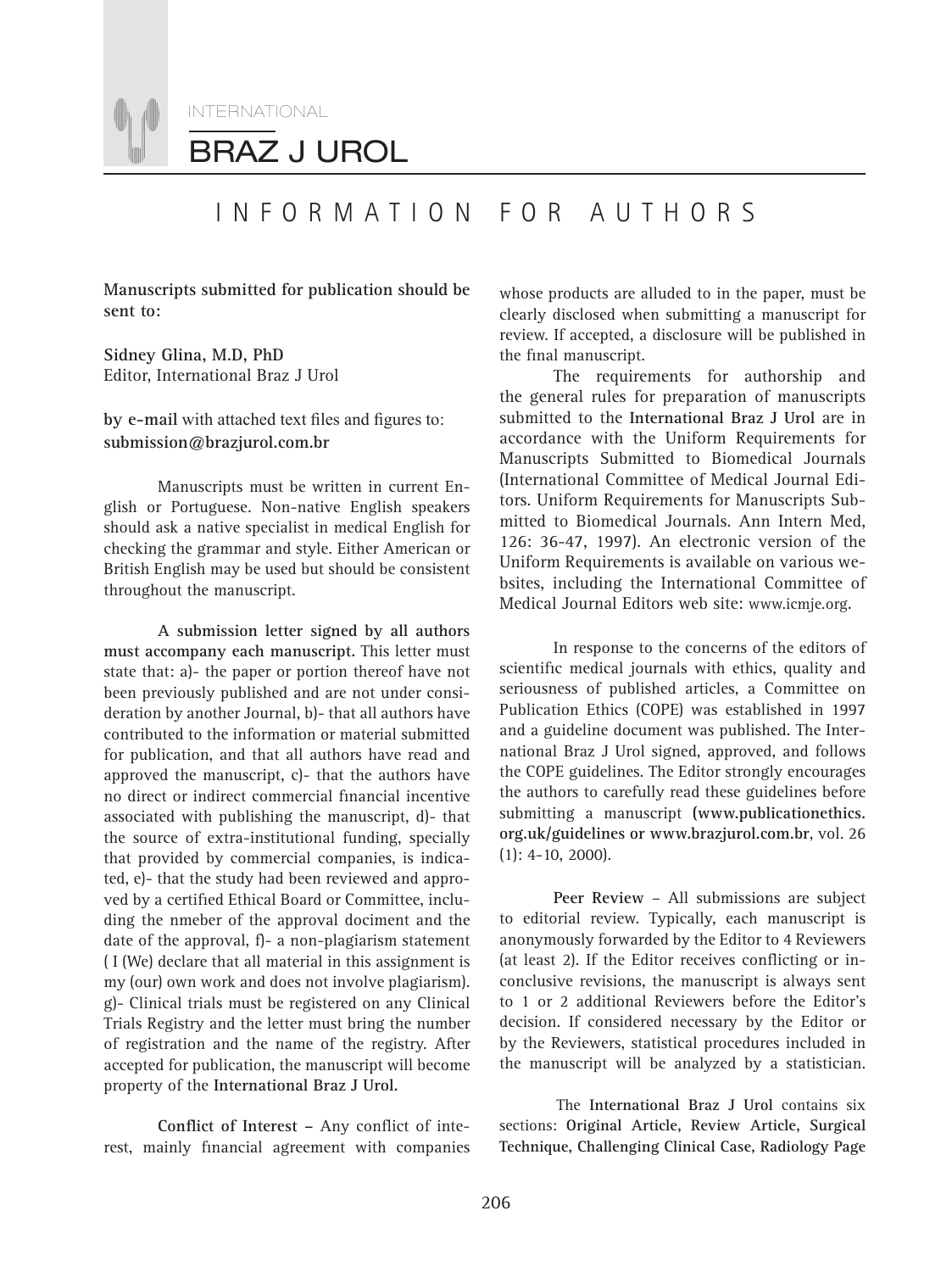

and **Video Section**. The articles should be written in Portuguese or English official orthography.

**Abbreviations should be avoided, and**  when necessary must be specified when first **time mentioned. Unusual expressions may not be used. A list of abbreviations must be provided at the end of the manuscript.** 

Every manuscript submitted to publication should have a cover page containing the title, short title (up to 50 characters), authors and institution. Up to six key words should be provided. These words should be identical to the medical subject headings (MeSH) that appear in the Index Medicus of the National Library of Medicine **(http:// www.nlm.nih.gov/mesh/meshhome.html)**. One of the authors should be designated as correspondent and the complete correspondence address, telephone and fax numbers and E-mail should be provided.

If any financial support has been pro**vided, the name of the institution should be mentioned.**

**Original Article:** Original articles should contain a Cover Page, Abstract, Introduction, Materials and Methods, Results, Discussion, Conclusions, References, Tables and Legends, each section beginning in a separate page and numbered consecutively. Original articles should cover contemporary aspects of Urology or experimental studies on Basic Sciences applied to urology. The manuscript text should contain no more than 2500 words, excluding the Abstract. The number of authors is limited to five. References should contain no more than 30 citations, including the most important articles on the subject. Articles not related to the subject must be excluded.

**Review Article:** Review articles are accepted for publication upon Editorial Board's request in most of the cases. A Review Article is a critical and systematic analysis of the most recent published manuscripts dealing with a urological topic. A State of the Art article is the view and

experience of a recognized expert in the topic. An abstract must be provided.

**Surgical Technique:** These manuscripts should present new surgical techniques or instruments and should contain Introduction, Surgical Technique, Comments and up to five References. An abstract must be provided. At least five cases performed with the technique must be included.

**Challenging Clinical Case:** These manuscripts should present relevant clinical or surgical situations which can bring or consolidate our understanding of genesis, natural history, pathophysiology and treatment of diseases. *Structure of the articles*

**Abstract (maximum 200 words) and should contain**

*•* Main findings: Report case(s) relevant aspects

*▪* **Case(s) hypothesis:** Proposed premise substantiating case(s) description

**• Promising future implications: Briefly deli**neates what might it add? Lines of research that could be addressed

**Full text (maximum 2000 words):**

*▪* **Scenario:** Description of case(s) relevant preceding and existing aspects;

*▪* **Case(s) hypothesis and rational:** precepts, clinical and basic reasoning supporting the case(s) hypothesis and the raised scenario. Why is it important and is being reported?

*▪* **Discussion and future perspectives:** what might it add and how does it relate to the current literature. 'Take-home message' - lessons learnt;

*▪* **Table and/or Figure limits:** 2 (plates aggregating multiple images are encouraged) each exceeding table or figure will decrease 250 words of the full text;

*▪* **Number of references:** 10-15.

**Radiology Page:** Will be published upon the Section Editor decision.

**Video Section:** The material must be submitted in the appropriate local, in the Journal's site, whe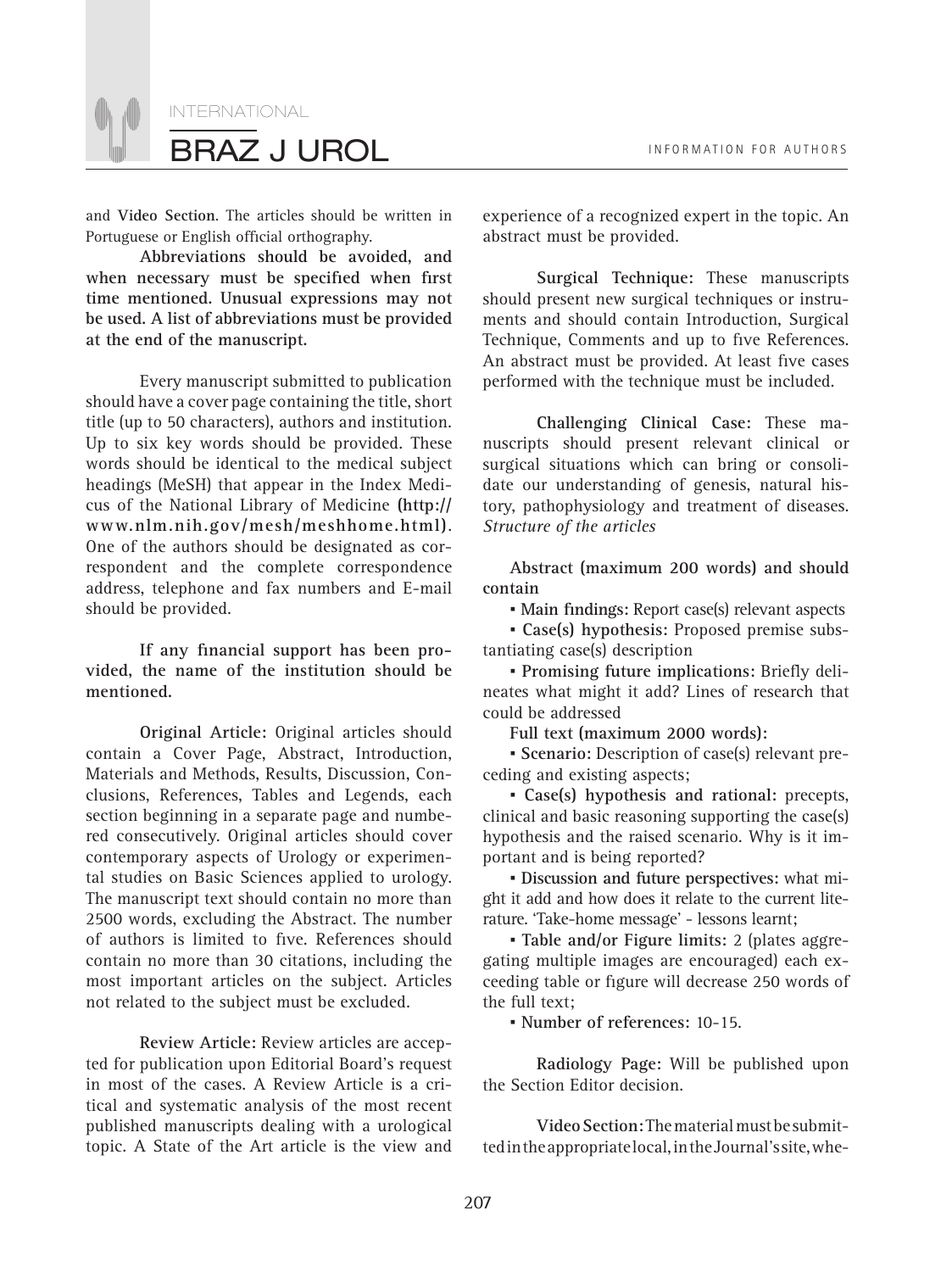INTERNATIONAL BRAZ J UROL **INFORMATION FOR AUTHORS** 

re all instructions may be found (Video Section link) Letters to the Editor: The letter should be related to articles previously published in the Journal, should be useful for urological practice and must not exceed 500 words. They will be published according to the Editorial Board evaluation.

### **ILLUSTRATIONS:**

**The illustrations should not be sent merged in the text. They should be sent separately, in the**  final of the manuscript.

1) The number of illustrations should not exceed 10 per manuscript.

2) Check that each figure is cited in the text.

3) The legends must be sent in a separate page.

4) The legends of histological illustrations should contain the histological technique and the final magnification.

5) The International Braz J Urol encourages color reproduction of illustrations wherever appropriate. **6) All histological illustrations should be supplied in color.** 

#### **ELECTRONIC SUBMISSION:**

1) Do not embed the figures in the text, but supply them as separate files.

**2) For Submitting Photographs Electronically, please:**

Supply photographs as TIFF (preferable) or JPG files. The TIFF of JPG should be saved at a resolution of 300 dpi (dots per inch) at final size. If scanned, the photographs should be scanned at 300 dpi, with 125mm width, saved as TIFF file and in grayscale, **not embed in Word or PowerPoint. 3) For Submitting Line Artwork Electronically please note that:**

Line drawings must be supplied as EPS files (give an EPS extension, e.g. Fig01.eps). Use black text over light to mid grey and white text over dark grey or black shades. Use lower case for all labeling, except for initial capitals for proper nouns and necessary mathematical notation. Centre each file on the page and save it at final size with the correct orientation. We recommend a minimum final width of 65 mm, but note that artwork may need to be resized and relabeled to fit the format of the Journal.

**4) IMPORTANT - Avoid - Do Not**

a) **DO NOT** embed the images in the text; save them as a separate file

b) DO NOT supply artwork as a native file. Most illustration packages now give the option to "save as" or export as EPS, TIFF or JPG.

c) **DO NOT** supply photographs in PowerPoint or Word. In general, the files supplied in these formats are at low resolution (less than 300 dpi) and unsuitable for publication.

d) **DO NOT** use line weights of less than 0.25 point to create line drawings, because they will nor appear when printed.

TABLES: The tables should be numbered with Arabic numerals. Each table should be typed on a single page, and a legend should be provided for each table. Number tables consecutively and cites each table in text in consecutive order.

REFERENCES: The References should be numbered following the sequence that they are mentioned in the text. The references should not be alphabetized. They must be identified in the text with Arabic numerals in parenthesis. Do not include unpublished material and personal communications in the reference list. If necessary, mention these in the body of the text. For abbreviations of journal names refer to the "List of Journals Indexed in Index Medicus" (http://www.nlm.nih.gov). The authors must present the references according to the following examples; the names of **all authors** must be included; when exist more than six authors, list the first six authors followed by et al. The **initial** and the final pages of the reference should be provided:

#### **Papers published in periodicals:**

*▪* Paterson RF, Lifshitz DA, Kuo RL, Siqueira Jr TM, Lingeman JE: Shock wave lithotripsy monotherapy for renal calculi. Int Braz J Urol. 2002; 28:291-301.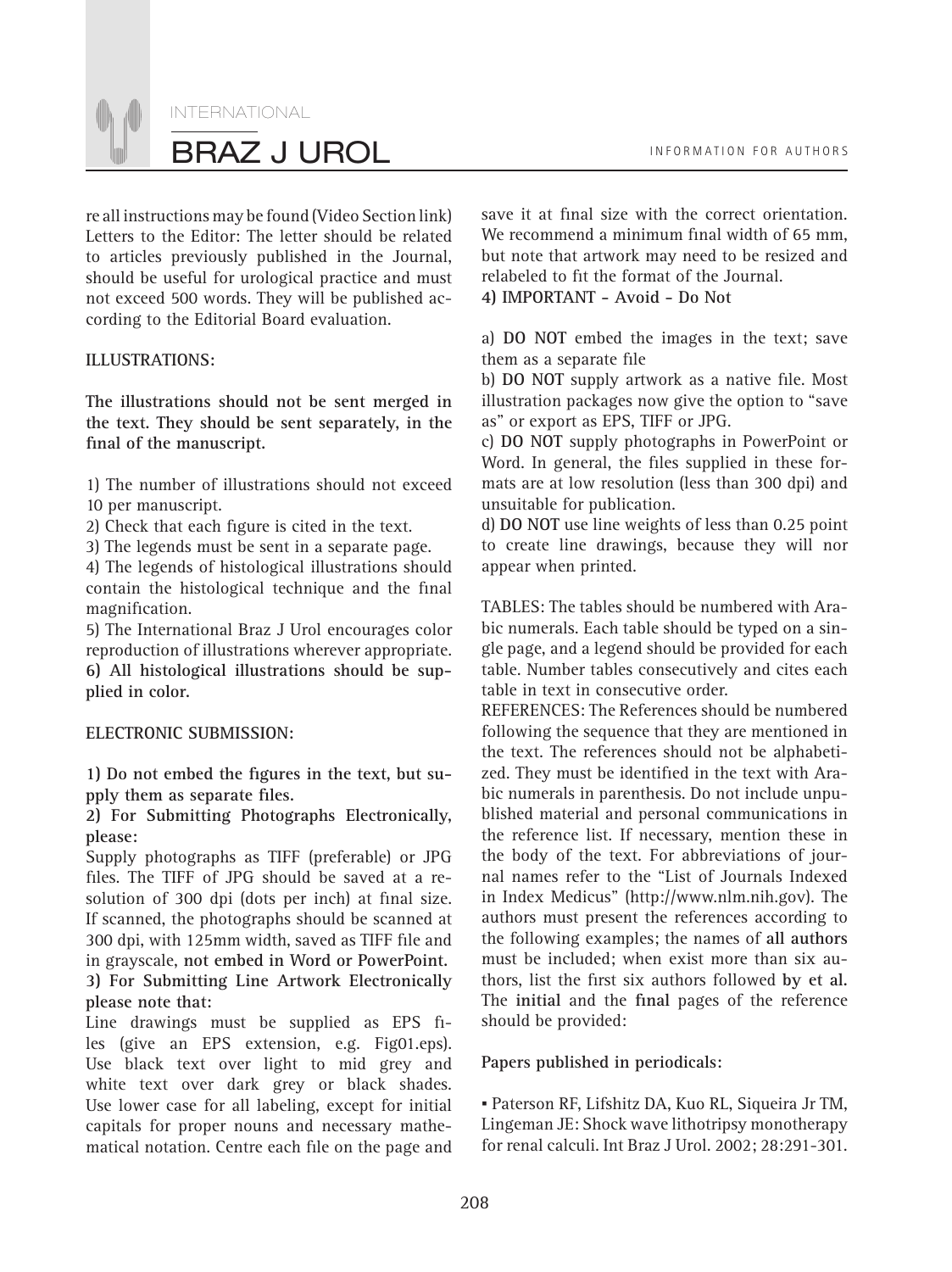

*▪* Holm NR, Horn T, Smedts F, Nordling J, de la Rossete J: Does ultrastructural morphology of human detrusor smooth muscle cell characterize acute urinary retention? J Urol. 2002; 167:1705-9. **Books:**

*▪* Sabiston DC: Textbook of Surgery. Philadelphia, WB Saunders. 1986; vol. 1, p. 25.

#### **Chapters in Books:**

*▪* Penn I: Neoplasias in the Allograft Recipient. In: Milford EL (ed.), Renal Transplantation. New York, Churchill Livingstone. 1989; pp. 181-95.

The Int Braz J Urol has the right of reject inappropriate manuscripts (presentation, number of copies, subjects, etc.) as well as proposes modifications in the original text, according to the Referees' and Editorial Board opinion.

**THE EDITORS SUGGEST THE AUTHORS TO OBSERVE THE FOLLOWING GUIDELINES WHEN SUBMITTING A MANUSCRIPT:**

The **Ideal Manuscript** may not exceed 2500 words.

The **Title** must be motivating, trying to focus on the objectives and content of the manuscript.

**Introduction** must exclude unnecessary information. It should briefly describe the reasons and objective of the paper.

**Materials and Methods** should describe how the work has been done. It must contain sufficient information to make the study reproducible. The statistical methods have to be specified.

The **Results** should be presented using Tables and Figures whenever possible. Excessive Tables and Figures must be avoided. The tables should not be repeated on the text.

The **Discussion** must comment only the results of the study, considering the recent literature.

**Conclusions** must be strictly based on the study findings.

**References** should contain no more than 30 citations, including the most important articles on the subject. Articles not related to the subject must be excluded.

**The Abstract** must contain up to 250 words and must conform to the following style: Purpose, Materials and Methods, Results and Conclusions. Each section of the manuscript must be synthesized in short sentences, focusing on the most important aspects of the manuscript. **The authors**  must remember that the public firstly read only **the Abstract, reading the article only when they**  find it interesting.

#### **NOTE:**

Recent issues of the International Braz J Urol must be observed concerning the presentation form of the manuscript.